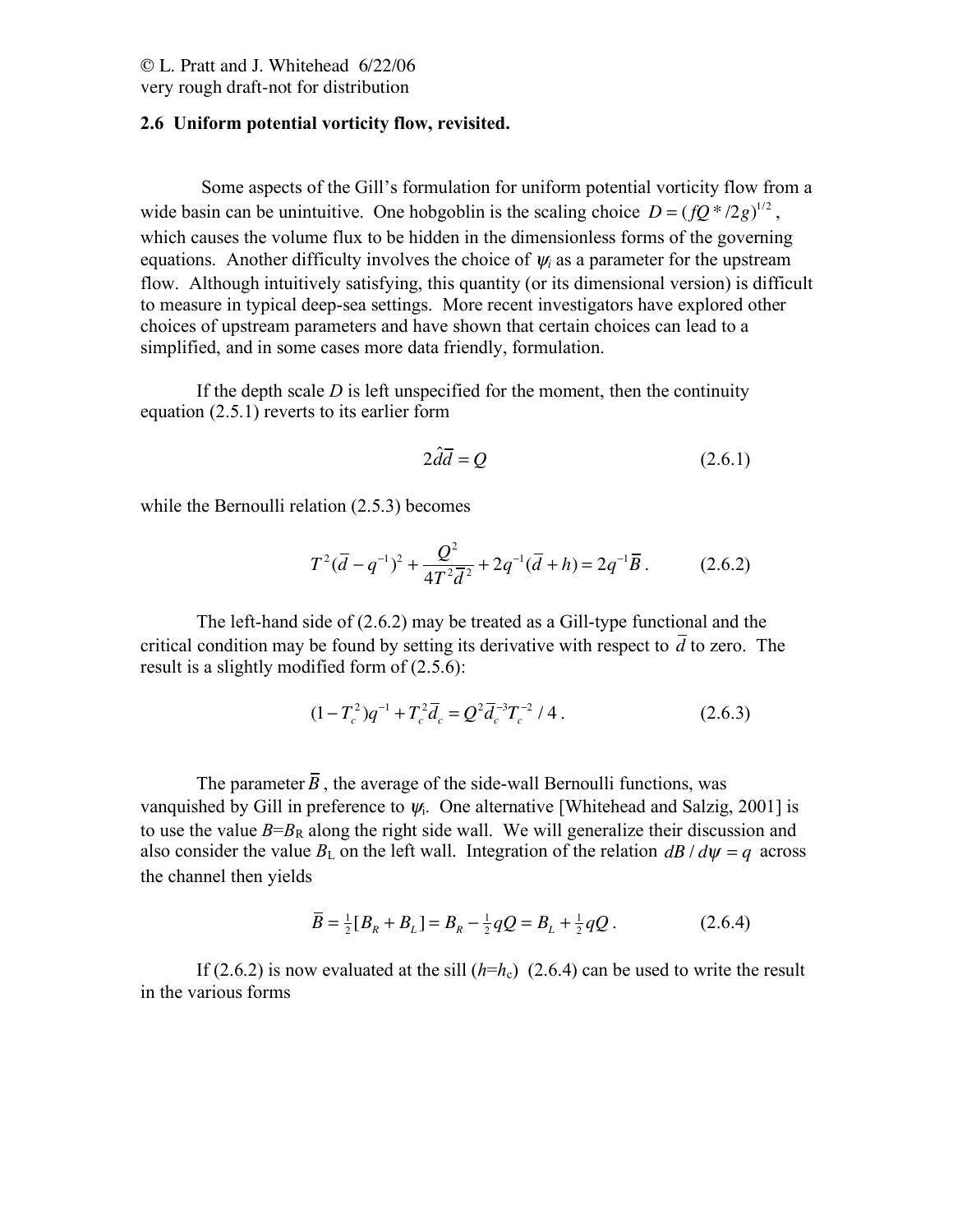$$
T_c^2 (\overline{d}_c - q^{-1})^2 + \frac{Q^2}{4T_c^2 \overline{d}_c^2} + 2q^{-1} \overline{d}_c = \begin{cases} 2q^{-1} (B_R - h_c) - Q \\ \text{or } 2q^{-1} (\overline{B} - h_c) \\ \text{or } 2q^{-1} (B_L - h_c) - Q \end{cases} \tag{2.6.5a,b,c}
$$

So far the depth scale *D* has remained arbitrary, but it is now possible to select it in a way that reduces the dependence of *Q* on the upstream state to a single parameter. For example, suppose that the first form of the above relation is chosen and that  $B_R - h_c$  is set to unity, which is equivalent to

$$
D = g^{-1}B *_{R} -h_{c} * .
$$
 (2.6.6)

The only remaining flow parameter is  $q$ . Elimination of  $d_c$  between (2.6.3) and the newly scaled form of (2.6.5a) determines  $Q$  in terms of only  $w_c$  and  $q$ . In dimensional terms the volume flow rate is  $Q^* = gD^2 f^{-1} Q(q, w_c) = (B_R^* - gh_c^*)^2 (gf)^{-1} Q(q, w_c)$ . A further conceptual simplification can be made by imagining that the flow stagnates along the right-hand (northern hemisphere) wall at some point upstream of the sill. The surface elevation above the sill at this location is  $\Delta z_R^* = g^{-1}B_R^* - h_c^*$ , just the depth scale *D*. The transport relation may therefore be written in the form

$$
Q^* = \frac{g(\Delta z_R^*)^2}{f} Q(q, w_c).
$$
 (2.6.7a)

The function  $Q(q, w_c)$ , which is obtained by eliminating  $d_c$  between 2.5.6a (with  $B_R - h_c = 1$ ) and (2.6.3), is contoured in Figure 2.6.1. One facet that stands out is the insensitivity of  $Q$  to the potential vorticity  $q$  when the sill width is moderate or small  $(w_c < 2)$ .

The discussion thus far has been restricted to attached flow. However, the form of *Q* for separated flow at the control section can be deduced from a simple argument. We first note that the dimensional geostrophic transport at a separated section, regardless of the potential vorticity distribution, is  $Q^* = g(d^*(w^*/2))^2 / 2f$ , where  $d_c^*(w^*/2)$  is the depth at the right wall. It has also been shown (Exercise 2 of Section 2.5) that the velocity at the right wall is zero when the flow is both critical and separated and the potential vorticity is uniform. The value of the right-wall Bernoulli function, generally  $g(h_c^* + \Delta z_r^*)$ , must then be  $g(h_c^* + d_c^* (w^*/2))$ . The right wall depth is therefore  $\Delta z_R^*$ and the transport is given by (2.6.7a) with *Q*=1/2, or

$$
Q^* = \frac{g(\Delta z_R^*)^2}{2f}.
$$
 (2.6.7b)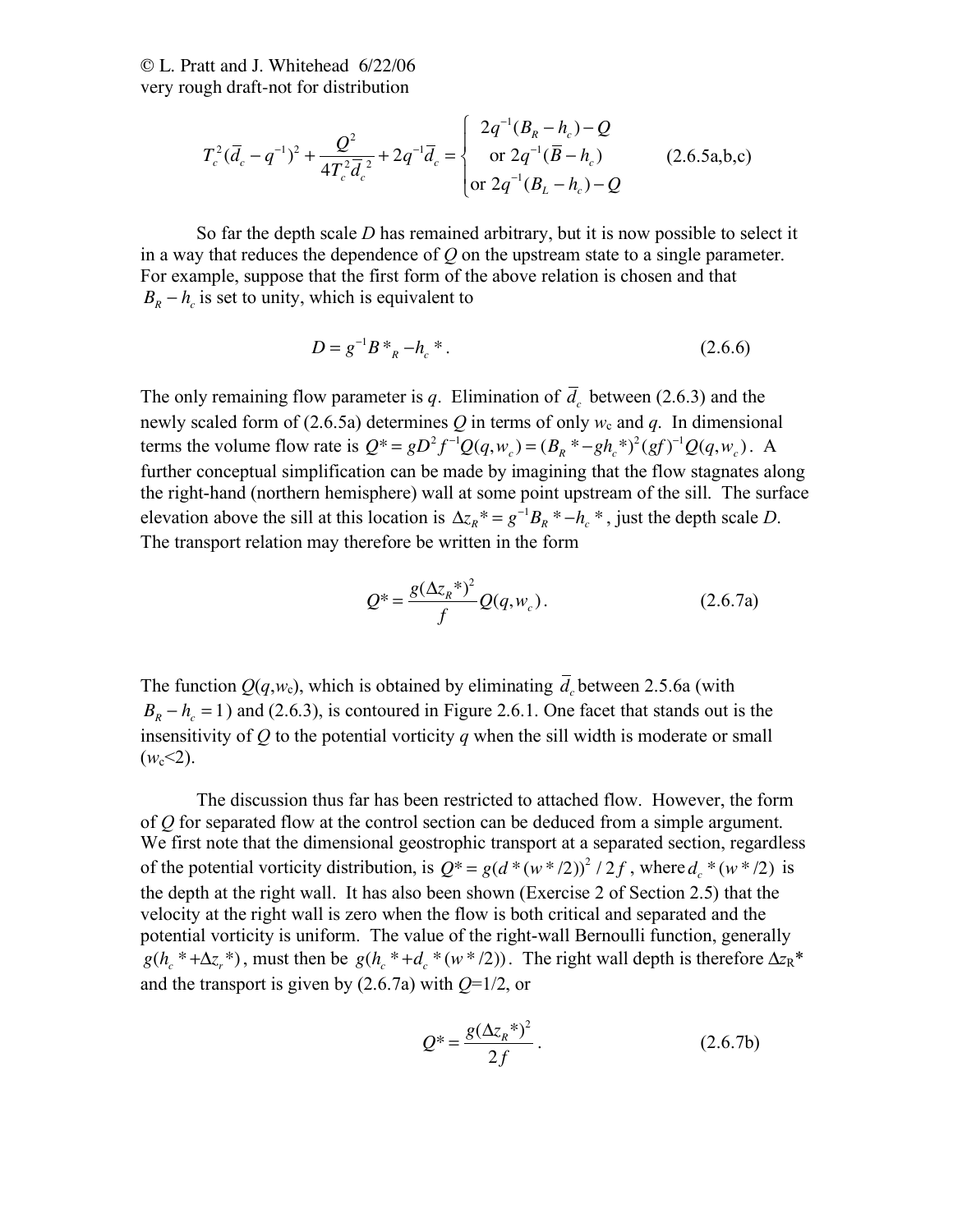In fact, this formula is valid for a larger class of solutions than those with uniform *q*. It was argued in Section 2.3 that any separated flow with  $v=0$  along the right wall is hydraulically critical. The arguments leading to (2.6.7b) remain valid for any such flow. We also leave it to the reader to prove (see Exercise 1) that the deceptively complex relation (2.5.14) obtained by Gill is equivalent to (2.6.7b). The reader may also wish to note the similarity of (2.6.7b) to the zero potential vorticity transport relation (2.4.15).

One could have made similar simplifications, using the second or third forms of (2.6.5) in connection with different choices in *D*. As shown by Iacono (2006), an advantage in choosing the third form, which utilizes the left-wall Bernoulli function, is that it leads to a closed form analytical expression for the transport (see Exercise 4). However, there are reasons to prefer the right-wall Bernoulli function  $B_R^*$ , or equivalently  $\Delta z_R^*$ , as the upstream parameter. One is that stagnant or sluggish upstreams regions are found in models and laboratory experiments along the right wall. This topic is discussed in detail in Sections 2.7 and 2.14. Also, since Kelvin wave propagation in the basin is positive (downstream) along the right wall, changes in the flow far upstream are communicated to the strait along this wall. Information propagation along the left wall must be upstream since the flow there is subcritical. Information is therefore routed counterclockwise around the edge of the basin, making it reasonable to believe that right wall information can be specified independently. Of course, these ideas require modification when the upstream basin is closed.

In the Gill model, specification of the upstream state requires two dimensionless parameters, *q* and Gill's  $\psi$ . With the present scaling and parameter choices, upstream information is formally specified by *q* alone. This treatment is more elegant, but it hides the fact that a particular *Q* corresponds to a whole range of upstream states, each with its own distribution of boundary layer fluxes. That is, each point in Figure 2.6.1 corresponds to a range of upstream flows with the same *Q*. To specify the full upstream state at such a point, one must know the second upstream parameter  $B<sub>R</sub>$ , which is hidden in the scaling. It is advantageous to use the closely related parameter  $qB<sub>R</sub>$  which, in dimensional terms, is the ratio of  $B_R^*$  to the Bernoulli function  $gD_{\infty}$  in the basin interior. Large values of  $qB<sub>R</sub>$  therefore have relatively energetic right-wall boundary currents, whereas  $qB<sub>R</sub> = 1$  has no right-wall current at all. Consider the range of upstream states possible for the setting  $q=0.8$  and  $w_c=1$ , indicated by a star in Figure 2.6.1. The case  $qB<sub>R</sub>$  =7.0 (Figure 2.6.2a) confirms the expected energetic nature of the right-wall flow. In fact the boundary layer transport is more than can squeeze through the critical section; most of it returns along the left wall. The high kinetic energy along the right wall allows the flow to rise up and pass over a sill whose elevation is much greater than the interior surface elevation. As  $qB<sub>R</sub>$  decreases, the right-wall boundary layer weakens (frame b) and disappears (frame c for  $qB_R$ =1). At the lowest value of  $qB_R$  (frame d), the right-wall flow reverses and the left layer carries all of the positive flux. When  $qB<sub>R</sub>$  reaches its minimum possible value  $q^2Q + \frac{1}{2}$  (see Exercise 2 and the dashed contours in Figure 2.6.1), the surface at the left wall grounds and the flow separates.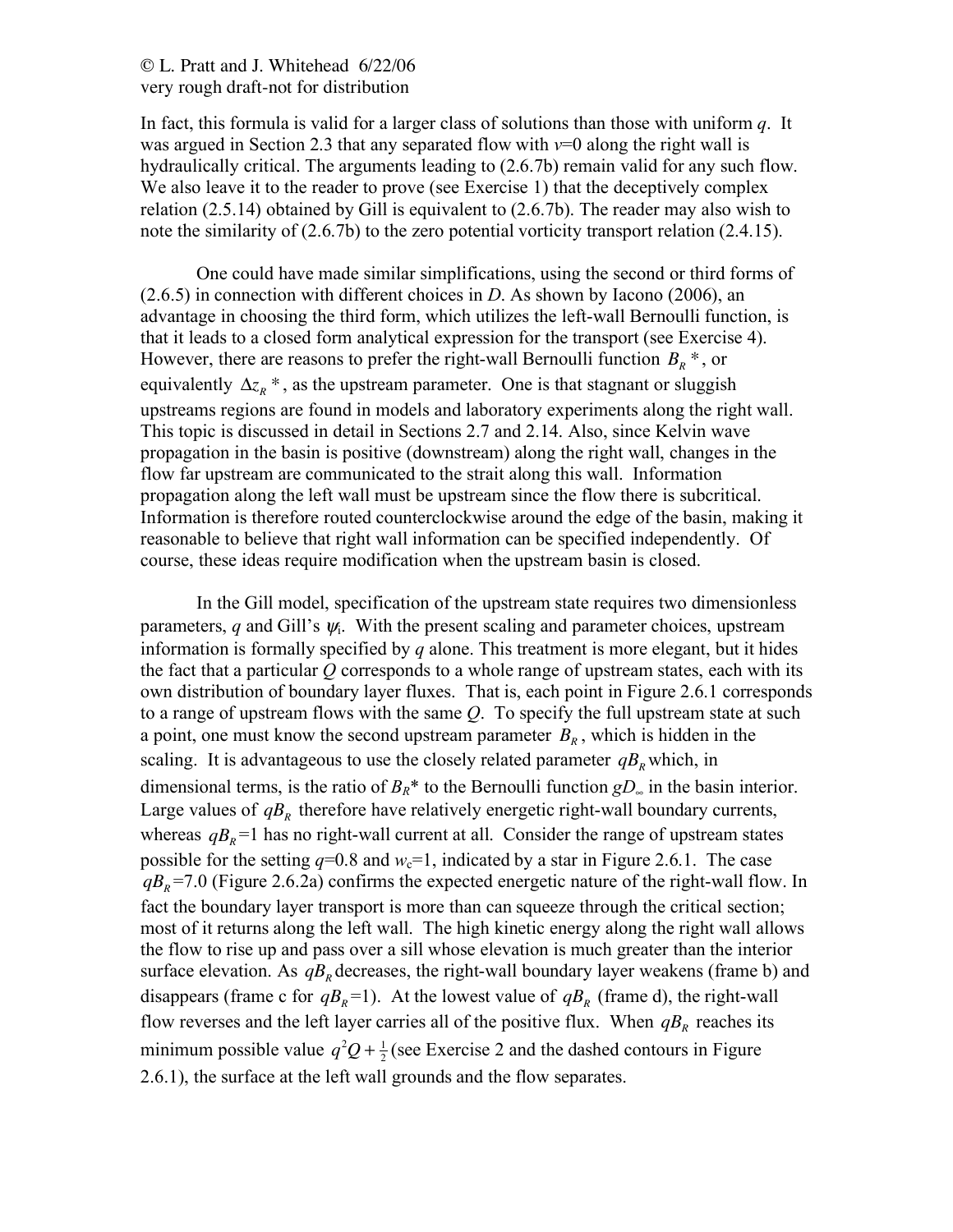To apply Figure (2.6.1) in laboratory or field situations, it is helpful to write out the dimensional form of (2.6.7)

$$
Q^* = \frac{g(\Delta z_R^*)^2}{f} Q(\frac{\Delta z_R^*}{D_\infty^*}, \frac{f w_c^*}{(g \Delta z_R^*)^{1/2}}) \quad (\Delta z_R^* = g^{-1} B_R^* - h_c^*)
$$
 (2.6.8)

and thereby acknowledge that *two* dimensional upstream parameters ( $B_R$ <sup>\*</sup> and  $D_{\infty}$ ) are required, along with the sill height and width, to determine the dimensional transport. (Gill requires  $\psi_i^*$  and  $D_{\infty}$  as upstream parameters.) Determination of the value of  $B_R^*$ generally means that a velocity measurement must be made. However this problem is alleviated if a region of quiescent flow along the right wall can be found: there the surface elevation above the sill is exactly  $\Delta z_R^*$ . Alternatively,  $B_R^*$  can be related to other properties that may be more easily measured. Some of these can be derived from the expressions for the boundary layer flow in the vicinity of the right wall:

$$
d^*(x, y) = D_{\infty} + (d^*(w/2, y) - D_{\infty})e^{(x^* - w^* / 2)f/(gD_{\infty})^{1/2}}
$$
(2.6.9)

and

$$
v^*(x^*, y^*) = \left(\frac{g}{D_{\infty}}\right)^{1/2} (d^*(w/2, y) - D_{\infty})e^{(x^* - w^* / 2)f/(gD_{\infty})^{1/2}}, \quad (2.6.10)
$$

which follow from 2.2.12. For example, it can be shown that the transport in the righthand boundary layer is  $Q_R^* = (g/f)(d^{*2}(w*/2, -\infty) - D_\infty^2)$ , where  $d^{*2}(w^*/2, -\infty)$  denotes the right wall depth in the basin. The Bernoulli function on the right wall is  $B_R^* = \frac{1}{2} (g / D_\infty) [D_\infty^2 + d^{*2} (w^* / 2, -\infty)]$ . Complete knowledge of the rightwall basin flow therefore requires any two of  $Q_R^*$ ,  $B_R^*$ ,  $d^*(w^*/2, -\infty)$ , or  $D_{\infty}$ .

There does not appear to be a simple analytical expression for  $O(w_c,q)$  (though see Exercise 4). Figure 2.6.3 shows some plots of *Q* as a function of  $w_c$  for various values of *q*. For fixed  $w_c$  it is apparent that the transport decreases as *q* increases and therefore the largest transport occurs for zero potential vorticity. One should exercise caution in interpreting this result, however. If the dimensional critical width  $w_c^*$  is held fixed, then fixed  $w_c$  means that *D* and therefore  $B_R^*$  is fixed. The maximum in *O* for zero *q* occurs when  $B_R^*$  is held fixed. As shown by Iacono (2006), the same is not true when the scaling for *D* is based on  $B_L^*$ . The volume transport then has a maxima at finite values of *q*.

#### **Exercises**

1) By writing (2.5.14) in dimensional form and introducing  $\Delta z_R^*$  as a depth scale, show that the much simpler transport relation (2.6.7b) is obtained.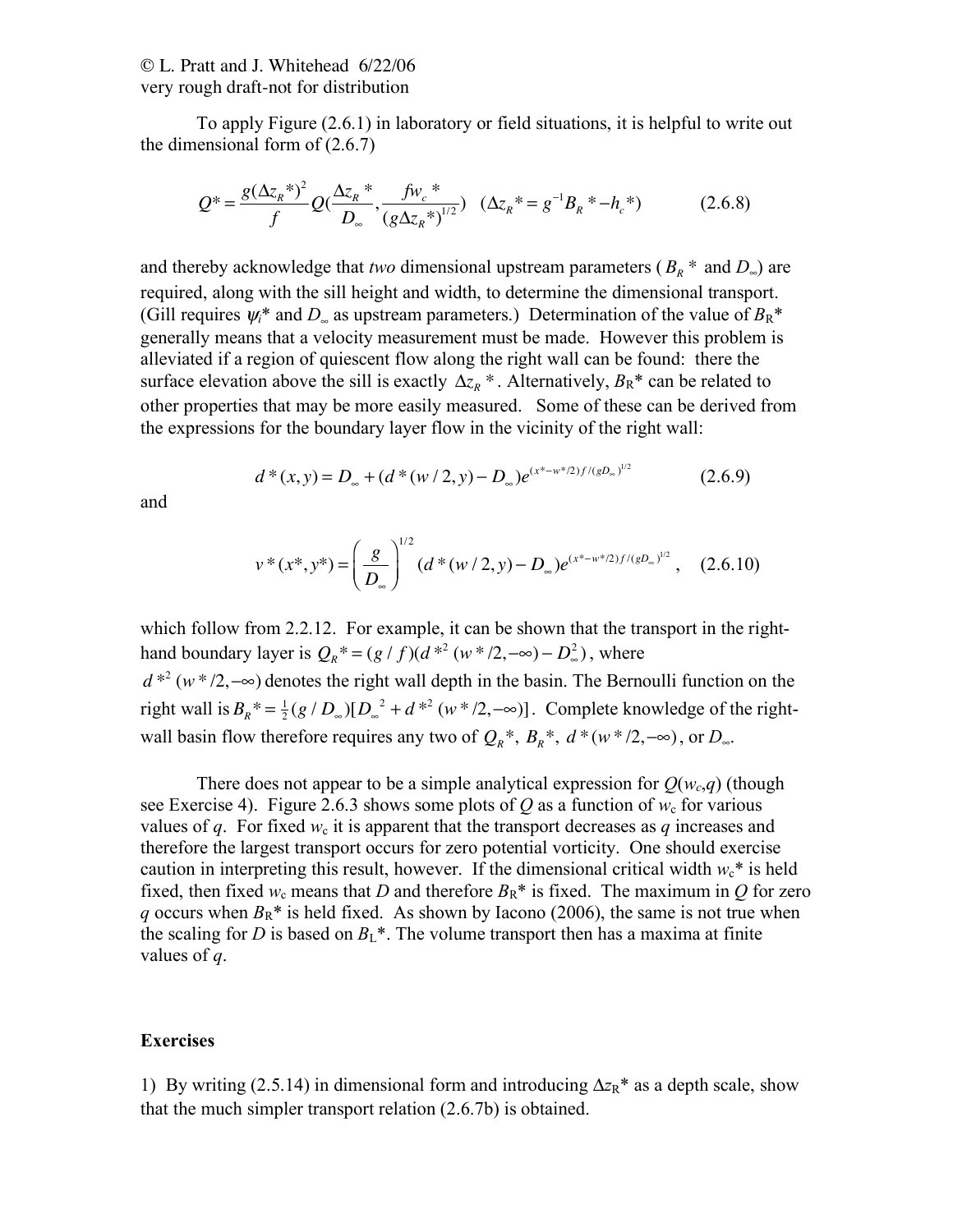2) Among the upstream states that are possible at a given location in Figure 2.6.1, show that the limiting case of separated upstream basin flow occurs when  $qB|_{w/2}$  falls below  $q^2Q + \frac{1}{2}$ .

#### 3) *Asymptotic properties of the function*  $Q(w_c,q)$ *.*

(a) Using (2.6.3) and the form of (2.6.5a) with  $(B_R - h_c) = 1$ , show that  $\lim_{w_c \to 0} Q = \left(\frac{2}{3}\right)$ 3  $\sqrt{ }$  $\left(\frac{2}{3}\right)$ 3/2  $w_c$ ,

and thus the slope of all the Figure 2.6.3 curves at the origin is  $(2/3)^{3/2}$  regardless of the value of *q*.

(b) Next show that for a given  $q$ =constant curve in Figure 2.6.3, that separation of the flow at the sill section first occurs where  $Q=1/2$ , corresponding to  $q = 2T_c^2/(1+T_c^2)$  or

*wc* = 2*q* 1/2 *Tanh <sup>q</sup>* 2 ! *q* " # \$ % & ' 1/2 .

Note that separation can occurs only for  $0 \leq q \leq 1$ .

*Hint: Use the velocity profile*  $(2.2.4)$  along with the fact that the right-wall value of  $\nu$  is zero when the flow is critical.

(c) Note that the results in (a) and (b) provide endpoints for the curves with 0≤*q*≤1.0. For *q*>1 show that

$$
\lim_{w_c \to \infty} Q = q^{-1} (1 - \frac{1}{2} q^{-1}).
$$

*Hint: Use the same equations as in part (a).*

4) *Iacono's (2006) solution*. A closed formula for the constant-potential vorticity transport from a wide reservoir can be obtained if the upstream conditions are chosen in a particular way. Proceed as follows:

a) Evaluate the Bernoulli relation (2.6.2) at the sill, where the flow is assumed to be critical, leading to

$$
T_c^2(\overline{d}_c - q^{-1})^2 + \frac{Q^2}{4T_c^2\overline{d}_c^2} + 2q^{-1}\overline{d}_c = 2q^{-1}\Delta z_1,
$$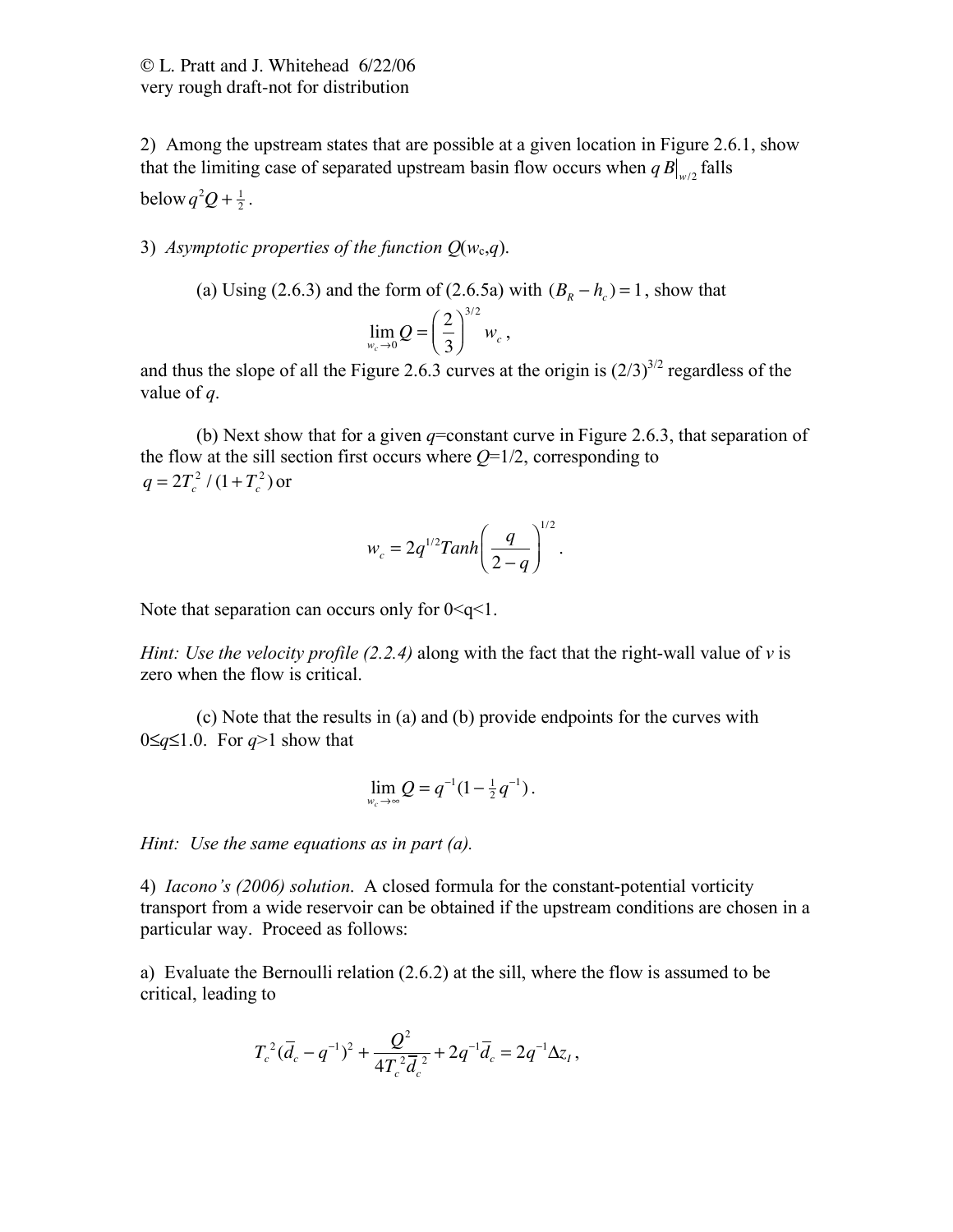where  $\Delta z_i = B - h_s$ .

b) Use the critical condition (2.6.3) to substitute for the second term and rearrange the result, eventually obtaining a quadratic equation for  $d_c$ . Show that the physically meaningful solution to this equation can be written as

$$
\overline{d}_c = \frac{3}{4qS_c^2} \left[ -1 + \left( 1 - \frac{8}{9} S_c^4 + \frac{16}{9} S_c^2 C_c^2 q \Delta z \right)^{1/2} \right]
$$

where  $S_c = \frac{\sinh[\frac{1}{2}q^{1/2}w]}{\sinh(S_c)} = \frac{\cosh[\frac{1}{2}q^{1/2}w]}{\cosh(S_c)}$ .

c) Note that with (2.6.3) rearranged to given

$$
Q^2 = 4\overline{d}_c^3 T_c^2 \left[ (1 - T_c^2) q^{-1} + T_c^2 \overline{d}_c \right]_c
$$

one now has a direct formula for the transport in terms of the new upstream parameter  $\Delta z$ <sub>*I*</sub>. Make some plots of *Q vs q* for fixed  $\Delta z$ <sub>*I*</sub> and fixed sill geometry and thereby show that the maximum flux is obtained at a finite *q*. Contrast this to the result obtained in Figure (2.6.1).

## **Figure Captions**

Figure 2.6.1 Contours of dimensionless volume flux *Q* as a function of sill width  $w_c = w_c * f/(gD)^{1/2}$  and upstream potential vorticity  $q = D/D_{\infty}$ . In contrast to the Gill (1977) model, *D* has been chosen as  $g^{-1}B *_{R} - h_c *$ . The hatched region has separation of the current from the left-hand sill wall. The dashed contours indicate the values of  $qB<sub>R</sub>$ below which separation occurs from the left wall of the upstream basin. Separation of the sill flow from the left wall occurs within the hatched region; there  $Q=1/2$ . The star indicates the values of  $q$  and  $w_c$  used in Figure 2.6.2. (From Whitehead and Salzig 2001.)

Figure 2.6.2. Profiles of the dimensionless surface elevation  $z^*/D$ <sub>∞</sub> $(= qz)$  in the upstream basin and at the sill, all for  $q=0.8$  and  $w_c=1$ . The dimensionless transport Q equals 0.375 in each case. (a)  $qB_R = 7$ , (b)  $qB_R = 1.375$  (c)  $qB_R = 1.0$  (d)  $qB_R = 0.874$ . (From Whitehead and Salzig, 2001.)

Figure 2.6.3 The dimensionless flow rate *Q* as a function of the dimensionless sill width  $w_c$  for various values of *q*. The *q*=0 curve merges with the constant value  $Q=1/2$  (see 2.4.15) for separated flow  $w_c \ge \sqrt{2}$ . The solid lines are exact values, calculated by Whitehead (2005) and equivalent to the data shown in Figure 2.6.1. The starred curve is an approximation based on equation 2.5.33. (From Whitehead and Salzig, 2001.)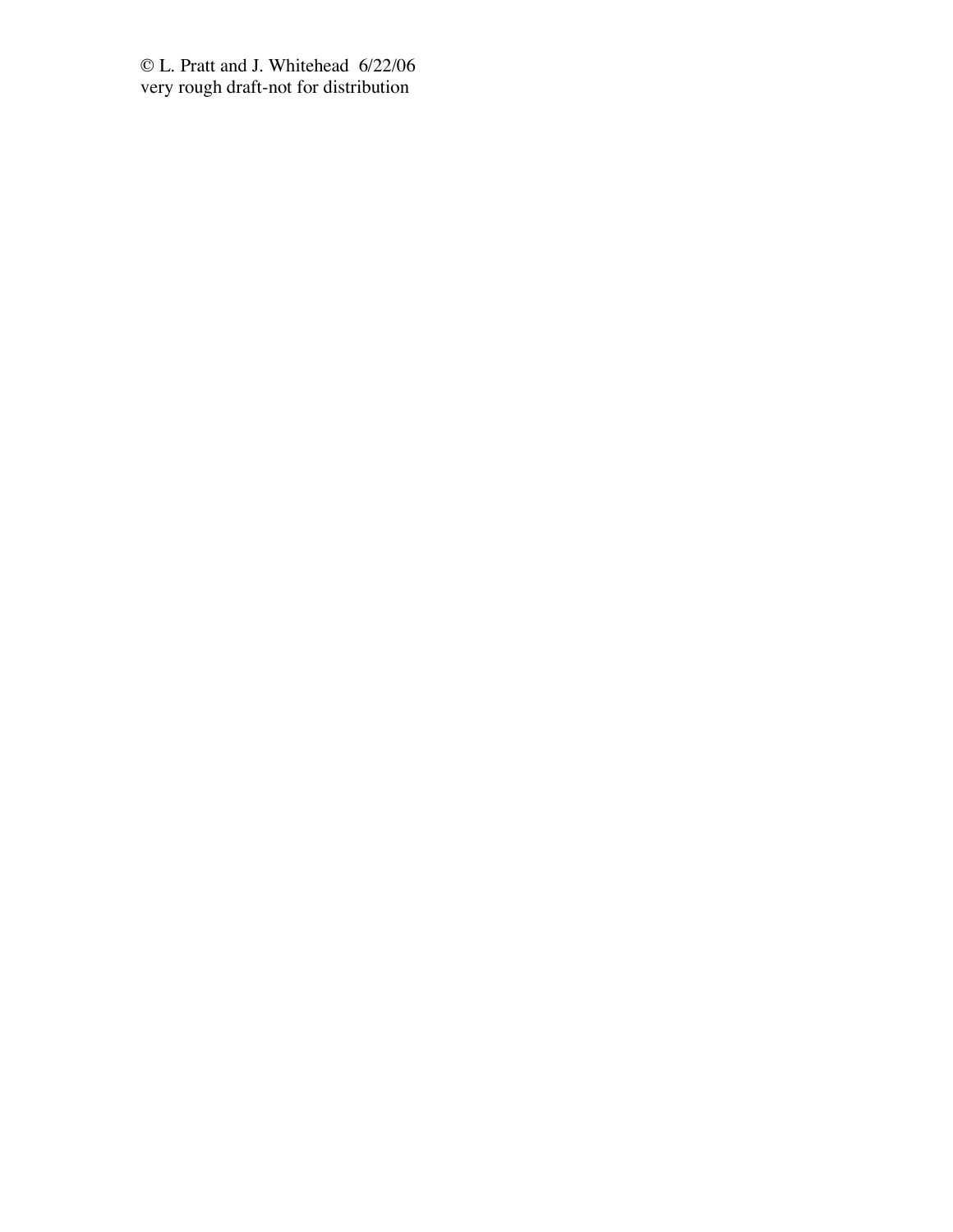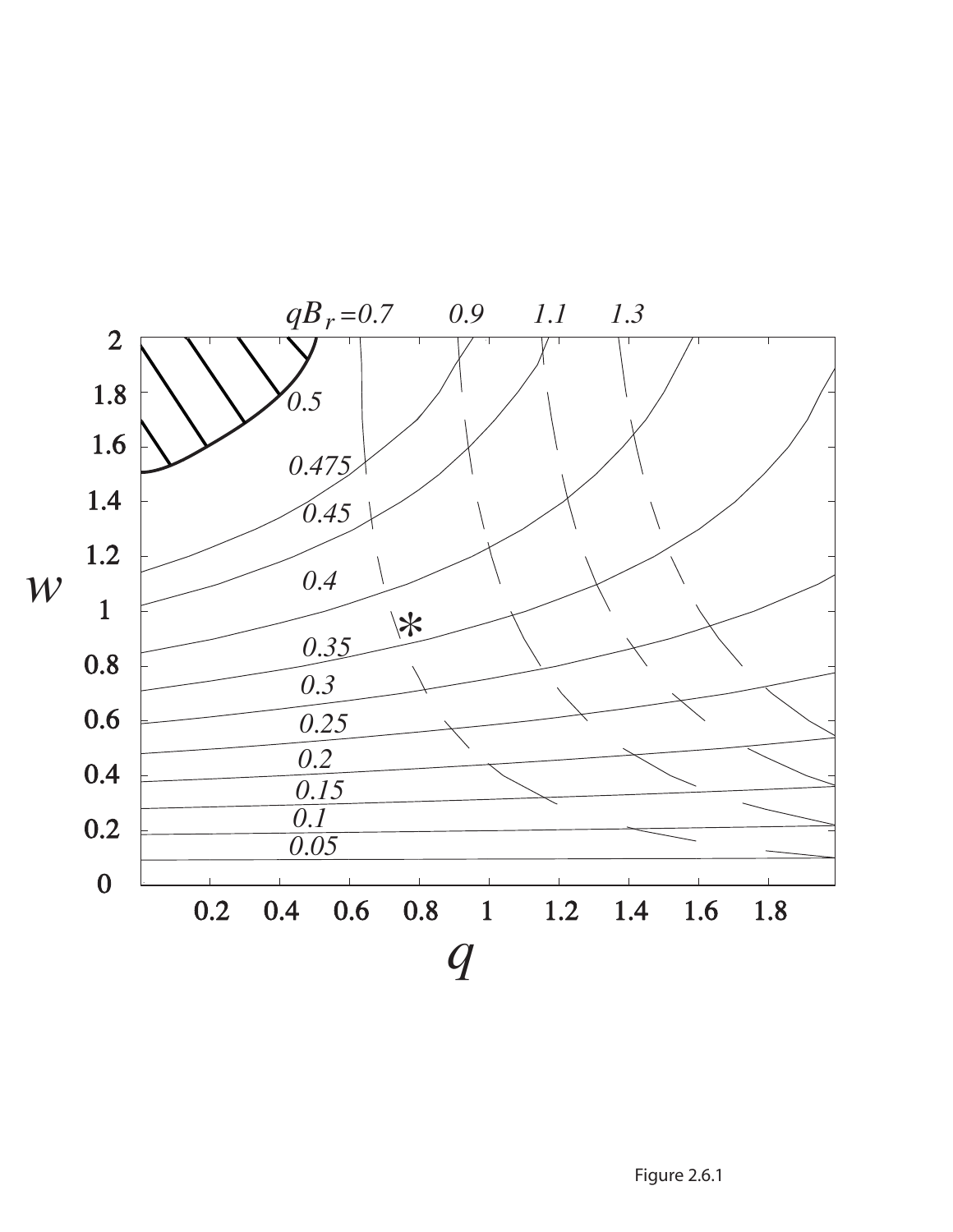